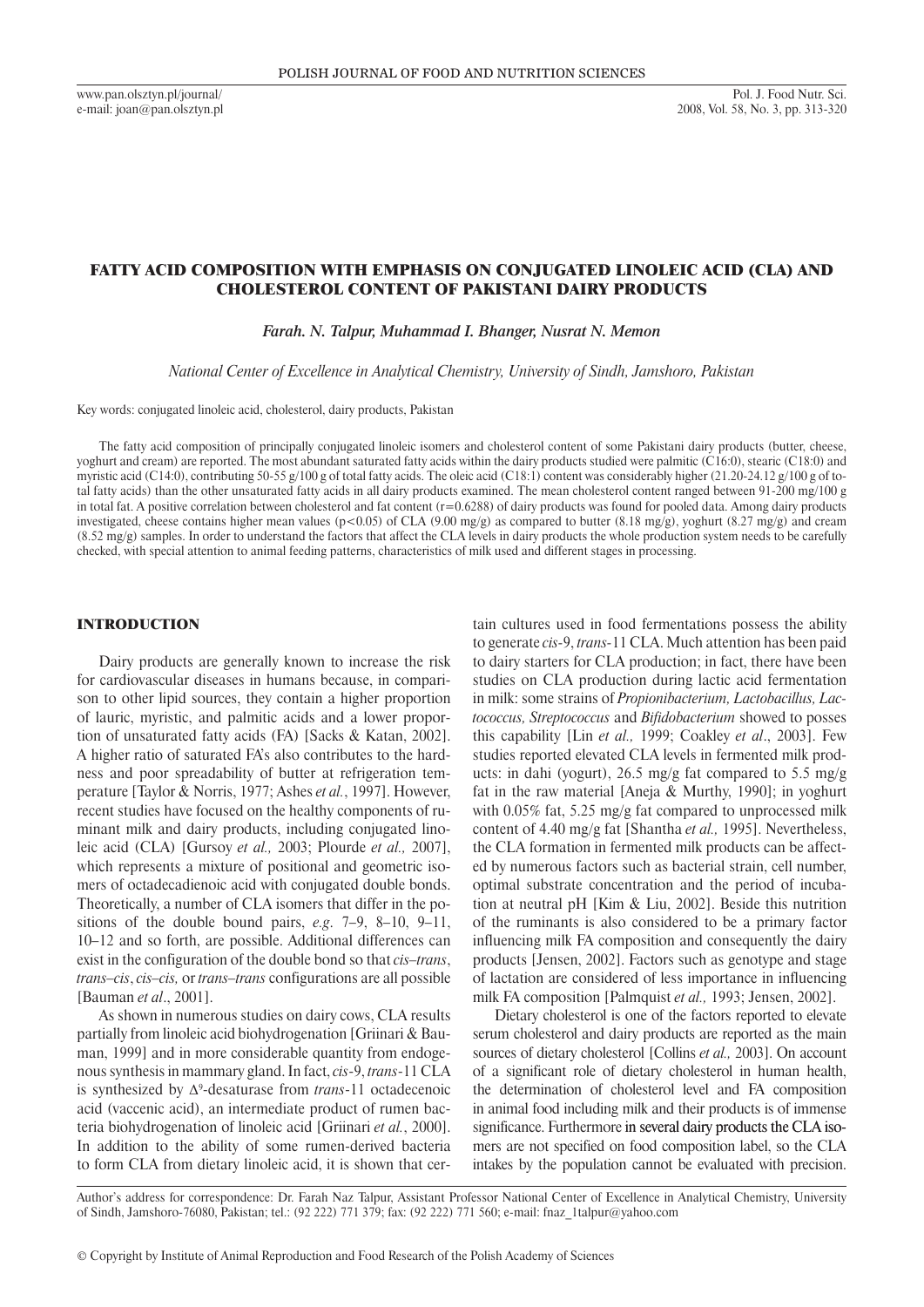To this end it was advisable to update the food composition data banks in order to determine the CLA supplied by milk and dairy products and to evaluate the CLA intake by the Pakistani population. Previously we have determined cholesterol content and FA composition of Pakistani dairy cow breeds [Talpur & Bhanger, 2005; Talpur *et al*., 2006]. As a part of this update, we have investigated the CLA and cholesterol content of dairy products (butter, yoghurt cheese and cream) made with local Pakistani dairy herd milks. In Pakistan, butter is produced from either yoghurt or cream. The butter made from yoghurt is a popular product in most of the rural areas as well as urban population, due to its flavor and traditional concept of healthiness with its consumption. Butter and yoghurt is usually produced from local buffalo and cows dairy herds, while cheese (from buffalo milk) consumption is popular only in affluent society of Pakistan. The present study is focused on butter, yogurt, cheese and cream, since these are the most consumed animal fat in Pakistan [PARC, 2005] and are therefore representative of milk fat.

### Material and methods

#### Sample collection

Total 136 dairy product samples were purchased at local retails of Hyderabad, Dadu, Jacobabad, Thatta, Shikarpur districts regions. Seven butter brands (fresh milk butter, commercial butter, n=49), five yoghurt (plain yoghurt, flavour yoghurt, n=35), six cheese (Cheddar cheese, proceed cheese,  $=42$ ) and two brands of cream (n=14) were selected based on the amount of their production and consumption. All of the samples were selected from different manufacturers. At least seven sample of each brand were purchased for fatty acid analysis. The samples were immediately frozen at -18°C until that analysis was performed within one week. All analyses were done in triplicate. Buffalo milk with addition of cow milk or mostly buffalo milk only is used in most of the dairy products in Pakistan, further production characteristics of investigated dairy products are depicted in Table 1.

### Fat determination

Fat determination of the samples (butter, yoghurt, cheese and cream) was performed according to AOAC method 989.04 [1990] using Babcock system for fat analysis.

#### Lipid extraction

Lipid extraction from yoghurt, butter and cheese was performed in cold conditions according to modified Folch's technique [Christie, 1989].

Portions of 25 g of the yoghurt sample or 10 g cheese/ butter were mixed with 100 mL of a chloroform-methanol mixture (2:1 v/v); after homogenizing in a Ultra-Turrax T25 homogenizer (Janke & Kunkel, Gmbh & Co, Staufen, Germany), the mixture was agitated for 30 min and then was filtered into a separator funnel through filter paper (Albet folded circles,  $\varnothing$  30 cm, extra rapid). Saturated NaCl solution (25 mL) was added to the filtrate; chloroform phase was subsequently recovered, dehydrated with anhydrous sodium sulphate  $(Na_2SO_4)$  and dried with rotary evaporator at 40°C under vacuum. The fatty acid methyl esters (FAME) were then prepared on the extracted fat.

Table 1. Characteristics of the analysed dairy products.

| Product       | Characteristics                                                                                                                                                                                                                                                                                                                                                                                                                       |  |  |  |  |  |  |
|---------------|---------------------------------------------------------------------------------------------------------------------------------------------------------------------------------------------------------------------------------------------------------------------------------------------------------------------------------------------------------------------------------------------------------------------------------------|--|--|--|--|--|--|
| <b>Butter</b> | Buffalo milk or buffalo milk with added cow milk.<br>Fresh butter is produced by traditional way from yoghurt<br>(dahi) at small scales almost every home in rural areas.<br>Yoghurt is churned in a special round vessel of earthen-<br>ware, in this process butter and yoghurt drink (lassi) is<br>produced.                                                                                                                       |  |  |  |  |  |  |
|               | For commercially butter; milk fat is separated by separa-<br>tors at $60^{\circ}$ C.<br>Heating of cream to 73-85°C for 30 min.<br>Physical maturation at 8°C for 3 h followed by neutraliza-                                                                                                                                                                                                                                         |  |  |  |  |  |  |
|               | tion.<br>Standardization of cream to 40 g/100 g milk fat.<br>Addition of starter culture $(2 g/100 g)$ , ripening at 8-19°C<br>for up to 24 h.<br>Churning at 6-10°C for 3-29 h, kneading.                                                                                                                                                                                                                                            |  |  |  |  |  |  |
| Cheese        | Buffalo milk.<br>For cheddar cheese, milk is standardized (1: 0.7 casein fat<br>ratio).<br>Pasteurization at $71^{\circ}$ C/5 min; inoculation of culture<br>$(0.04\%$ at 35-36 °C).<br>Addition of rennet $7.5$ g $/100$ g and coagulation.<br>Curd cutting and salt addition (2.5%).<br>Whey drained and by curd cube filled in hoops.<br>Curd draining under pressure followed by cutting (sillies);<br>stored at $4-6^{\circ}$ C. |  |  |  |  |  |  |
|               | Processed cheese.<br>Addition of ingredients (emulsifier salts, cream, powder,<br>flavoring etc.).<br>Standardization to at least 40 g/100 g milk fat.<br>Melting at 90-120°C at 6-8 atm; no further aging.                                                                                                                                                                                                                           |  |  |  |  |  |  |
| Yoghurt       | Buffalo milk or buffalo milk with added cow milk.<br>Milk heated to 93°C for 10 min, cooled to 45°C.<br>Inoculated with starter culture $(10 \text{ g}/2.5 \text{ kg})$ , addition<br>of flavour.<br>Dispensed (in to plastic cups $(200 \text{ cm}^3)$ , incubated at $45^{\circ}$ C<br>for 4-5 h.<br>Transferred to a cold store $4-6^{\circ}$ C.                                                                                   |  |  |  |  |  |  |
| Cream         | Buffalo milk or buffalo milk with added cow milk.<br>Heat treatment at 60°C followed by separation of cream<br>from milk. Standardization to least 40 g/100 g milk fat.<br>UHT pasteurization at 140°C for 1-4 sec.<br>No further aging.                                                                                                                                                                                              |  |  |  |  |  |  |

#### Preparation of methyl esters

The lipids were esterified in capped screw top tubes (Teflon liners) with 6 mL of 0.5N sodium methoxide heated at 50°C for 10 min [Kramer *et al*., 1997]. The fatty acid methyl esters (FAME) were then cooled to room temperature, and 2 mL of isooctane and 3 mL of 10% acetic acid were added. The tubes were recapped to prevent evaporation of the short chain FA's. The FAME were centrifuged (2000  $\times$  g) for 10 min, and a portion of the top layer was removed and placed in sealed gas chromatography vials and kept at -20°C until analysed.

### GC-MS analysis

The GC-MS analysis for FAME's was carried out using Agilent Technologies gas chromatograph (GC-6890 N, Little Fall, New York, USA) equipped with an Agilent autosampler 7683-B injector, MS-5975 inert XL Mass selective detector and SP-2340 capillary column (60 m  $\times$  0.25 mm) was used for the separation of FA methyl esters. The initial temperature of 150°C was maintained for 2 min, raised to 230°C at the rate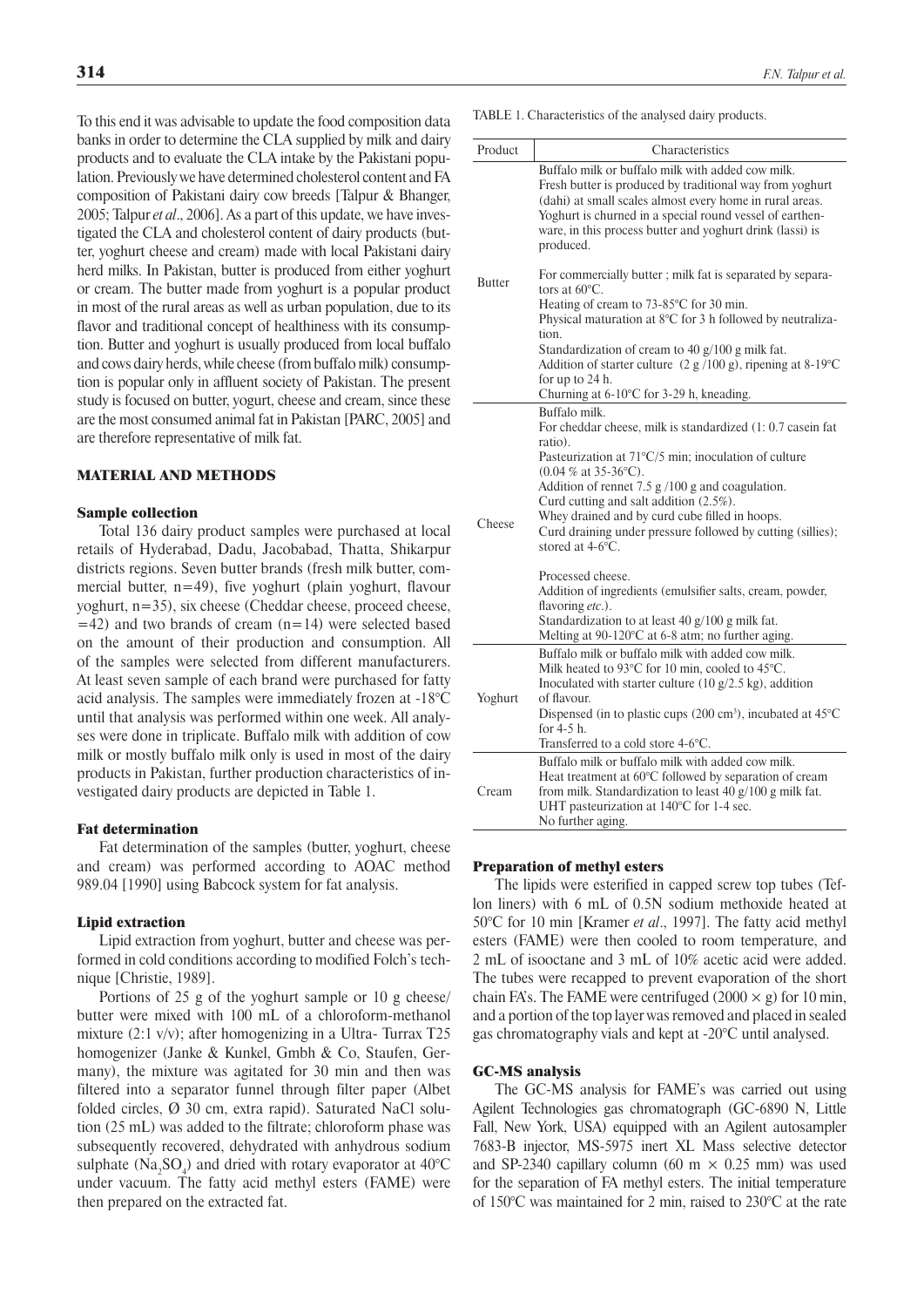of 4°C/min, and kept at 230°C for 5 min. The split ratio was 1:50, and helium was used as a carrier gas with the flow rate of 0.8 mL/ min. The injector and detector temperatures were 240 and 260°C, respectively. The mass spectrometer was operated in the electron impact (EI) model at 70 eV in the scan range of 50–550 *m/z.*

Peak identification of the fatty acids in the analysed dairy products were carried out by the comparison with retention times and mass spectra of known standards. Authentic standards of FAME's obtained from Sigma Chemical Co and Matreya, Biotrend, Köln, Germany and High purity individual *cis*-9*, trans-11* CLA and *trans-*10, *cis*-12 (Matreya, Inc., Pleasant Gap, PA) were used for the confirmation of GC-MS libraries result. Additional CLA standard mixture (Sigma chemical co.) was used to identify CLA isomers in dairy products. The FA composition was reported as a relative percentage of the total peak area.

#### Determination of cholesterol content

The cholesterol content in all samples was determined according to the method of Fletouris *et al.* [1998]. For preparation of cholesterol standards the stock solution (2 mg /mL) was prepared by dissolving 20 mg of reference standard (Sigma Chemical company, St. Louis, MO, USA) with hexane into a 10 mL volumetric flask. Working solutions were prepared by appropriately diluting aliquots from the stock solution with hexane to obtain solutions in the range of 10-80  $\mu$ g/mL.

GC conditions used for analysis were as follows: a fused silica capillary column (15 m x 0.32 mm), coated with

SPB-1 (Supelco Inc., Bellefonte, PA, USA) with 1.0 mm film thickness. Oven temperature was set at 285°C; injection port temperature was set at 300°C, and flame ionization detector temperature at 300°C. The flow rates were 2 mL/min for helium, 30 mL/min for hydrogen, and 300 mL/min for air. The injection volume was 2 mL with a split ratio of 20:1.

### Statistical analysis

The simple analysis of variance according to the  $SAS^{\circledast}$ technique (SAS/STAT, version 8, 2000, SAS Inc., Cary, NC) was carried out on the CLA levels and fatty acid composition found in categories of butter, yoghurt, cheese and cream.

## Result and Discussion

The total fat, cholesterol and the concentration of conjugated linoleic acids (CLA) isomers in dairy product categories (fresh and commercial butter; cheddar and proceed cheese; natural and flavored yoghurt; cream) are depicted in Table 2.

The mean fat content was higher in butter averaging 82.24% (range 81.91-83.10%) followed by cheese 45.26% (44.10- 46.35%), cream 37.94% (36.25-39.63%) and yoghurt 3.45% (3.10-3.82%), comparable to earlier reported data for French butter (83.6%), Greek Manouri cheese (50.10%), Italian organic yoghurt (3.98%) and Turkish cream (35.00%) samples respectively [Ledoux *et al.,* 2005; Andrikopoulus *et al.,* 2003; Prandini *et al.,* 2001; Sagdic *et al.,* 2004].

|                      | Fat       | Cholesterol    | CLA isomers (mg/100 g fat) | <b>Total CLA</b>   |                                                      |                |
|----------------------|-----------|----------------|----------------------------|--------------------|------------------------------------------------------|----------------|
| Sample               | (g/100 g) | (mg/100 g fat) | $cis-9, trans-11$          | $trans-10, cis-12$ | $\Sigma$ trans- 11, cis- 13;<br>$trans -7, cis - 9)$ | (mg/100 g fat) |
| FB1                  | 83.00     | 195            | 7.72                       | 0.28               | 0.33                                                 | 8.33           |
| FB <sub>2</sub>      | 82.00     | 164            | 6.67                       | 0.26               | 0.38                                                 | 7.31           |
| FB3                  | 82.50     | 171            | 8.02                       | 0.34               | 0.39                                                 | 8.75           |
| CB4                  | 81.20     | 176            | 7.49                       | 0.30               | 0.33                                                 | 8.12           |
| CB5                  | 82.00     | 190            | 7.89                       | 0.27               | 0.31                                                 | 8.47           |
| CB6                  | 83.10     | 200            | 6.98                       | 0.29               | 0.35                                                 | 7.62           |
| $\operatorname{CB7}$ | 81.90     | 152            | 7.95                       | 0.32               | 0.36                                                 | 8.63           |
| CC1                  | 45.18     | 148            | 8.07                       | 0.29               | 0.32                                                 | 8.68           |
| CC2                  | 46.35     | 119            | 8.80                       | 0.30               | 0.30                                                 | 9.40           |
| CC3                  | 44.10     | 135            | 7.78                       | 0.31               | 0.35                                                 | 8.44           |
| CC4                  | 44.50     | 128            | 7.81                       | 0.29               | 0.33                                                 | 8.43           |
| PC1                  | 46.21     | 179            | 9.02                       | 0.31               | 0.32                                                 | 9.65           |
| PC <sub>2</sub>      | 45.24     | 138            | 8.82                       | 0.30               | 0.35                                                 | 9.47           |
| PY1                  | 3.82      | 136            | 8.01                       | 0.32               | 0.33                                                 | 8.66           |
| PY <sub>2</sub>      | 3.50      | 114            | 7.59                       | 0.32               | 0.38                                                 | 8.29           |
| PY3                  | 3.10      | 140            | 6.92                       | 0.33               | 0.35                                                 | 7.60           |
| FY4                  | 3.20      | 91             | 7.78                       | 0.30               | 0.32                                                 | 8.40           |
| FY5                  | 3.65      | 130            | 7.81                       | 0.30               | 0.29                                                 | 8.40           |
| C1                   | 39.63     | 120            | 7.72                       | 0.30               | 0.31                                                 | 8.33           |
| C <sub>2</sub>       | 36.25     | 135            | 7.56                       | 0.29               | 0.31                                                 | 8.16           |

TABLE 2. Fat, cholesterol and CLA content of some Pakistani dairy products<sup>a</sup>.

<sup>a</sup> FB: fresh butter, CB: commercial butter, CC: cheddar cheese, PC: proceed cheese, PY: plain yoghurt, FY: flavored yoghurt, C: cream.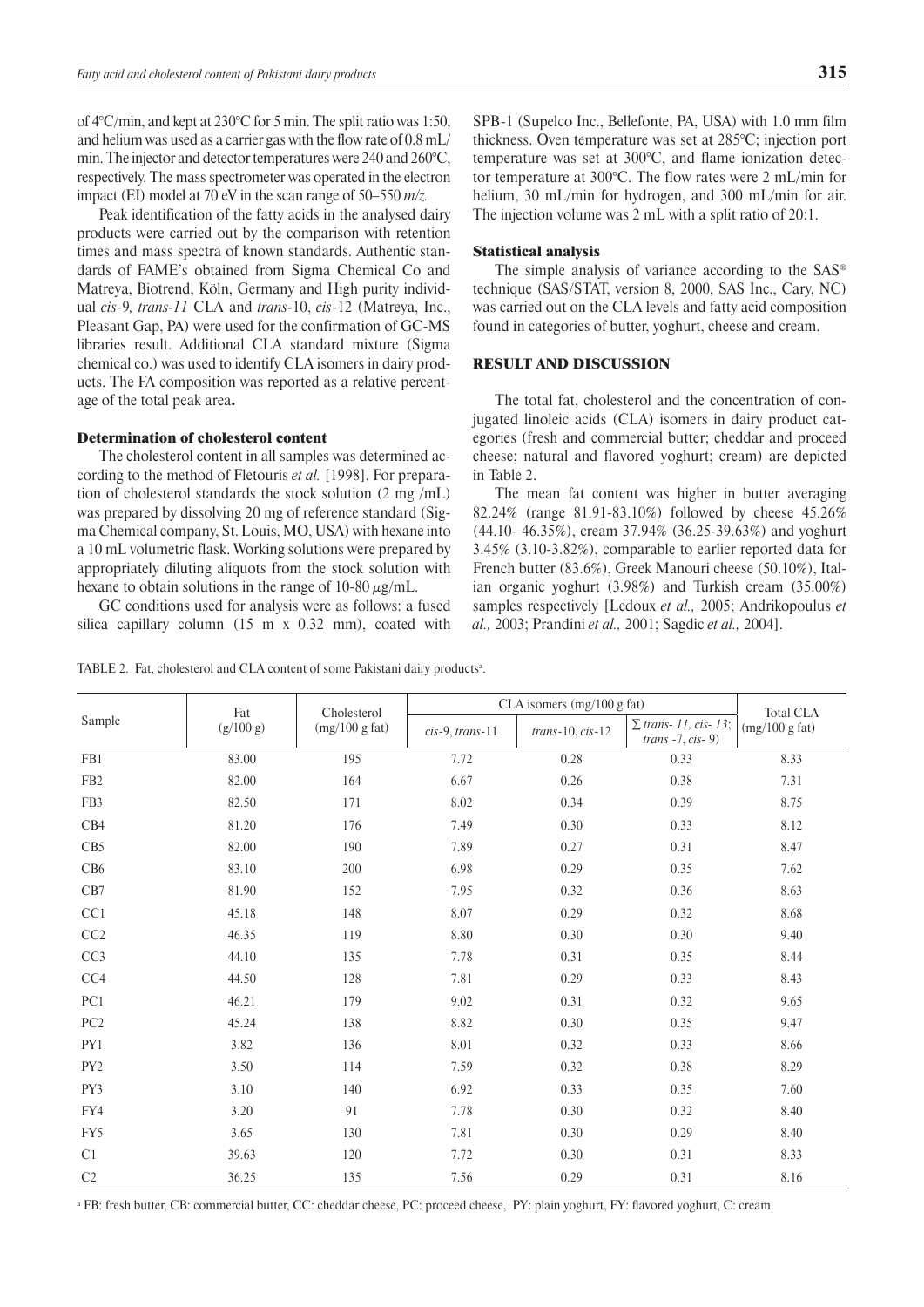The cholesterol content ranged from 91-200 mg/100 g fat in all dairy products studied, with higher mean concentrations in butter 178.26 mg/100 g fat followed by cheese 141.17 mg/100 g, cream 127.5 mg/100 g, and yoghurt 122.2 mg/100 g. In previous studies, the cholesterol content of milk and milk products correlated with their fat contents, and positive correlation was found [Piironen *et al.,* 2002]. In the same way, we found a positive correlation  $(r=0.6288)$ between cholesterol and fat content of dairy products. However, the cholesterol content obtained for dairy products is lower than earlier reported data for Turkish dairy products (174-362 mg/100 g) made from cow milk. This is due to the fact that in Pakistan dairy products are made from buffalo milk, which is reported to have significantly lower cholesterol content (65 mg/100 g *vs*. 314 mg/100 g) when compared to cow milk [Zicarelli, 2004], since cholesterol content in dairy products results from milk properties used in production and during the processing conditions of dairy products.

The CLA isomers particularly in terms of biological activity *cis*-9 *trans*-11 octadecadienoic acid has been implicated as the most important CLA isomer, this isomeric derivative was the predominant isomer incorporated into the phospholipids of mouse forestomachs, rats livers, and mammary tumors [Werner *et al.,* 1992], therefore the *cis*-9 *trans*-11 was detected in the present work (Figure 1).

Among dairy products investigated, cheese contains higher ( $p < 0.05$ ) mean values of CLA (9.00 mg/g) as compared to butter (8.18 mg/g), yoghurt (8.27 mg/g) and cream (8.52 mg/g) samples. Microorganisms, because of the differences in enzyme activity, have been identified that may positively contribute to differences in CLA contents of cheeses and other cultured dairy products [Lin *et al.,* 1995]. The presence of whey protein influences the CLA formation in fermented dairy products [Shantha *et al.,* 1995]. Lin [2000] has also reported that some fermented dairy products contain higher levels of CLA than non-fermented milk. The CLA content determined in the present study is comparable with that reported earlier for different dairy products [Prandini *et al.,* 2001; Kumar *et al.,* 2006]. However elevated CLA contents in cheese (17.3–25.4 mg/g) produced from sheep milk have been reported by several authors [Nudda *et al.,* 2005; Cabbidu *et al.,* 2006; Zhang *et al*., 2006] when compared with CLA concentrations in Pakistani cheese (8.2-9.00 mg/100 g).



FIGURE 1. (a) Gas chromatogram of fatty acid methyl esters of a fresh butter fat sample separated on SP-2340 capillary column (60 m  $\times$  0.25 mm); see text for operating conditions. (b) Partially enlarged chromatogram showing the separation of *cis*- 9, *trans*-11; *trans*-10, *cis*-12; *trans*-11, *cis-*13; *trans*-7, *cis*-9 CLA isomers of the same fresh butter sample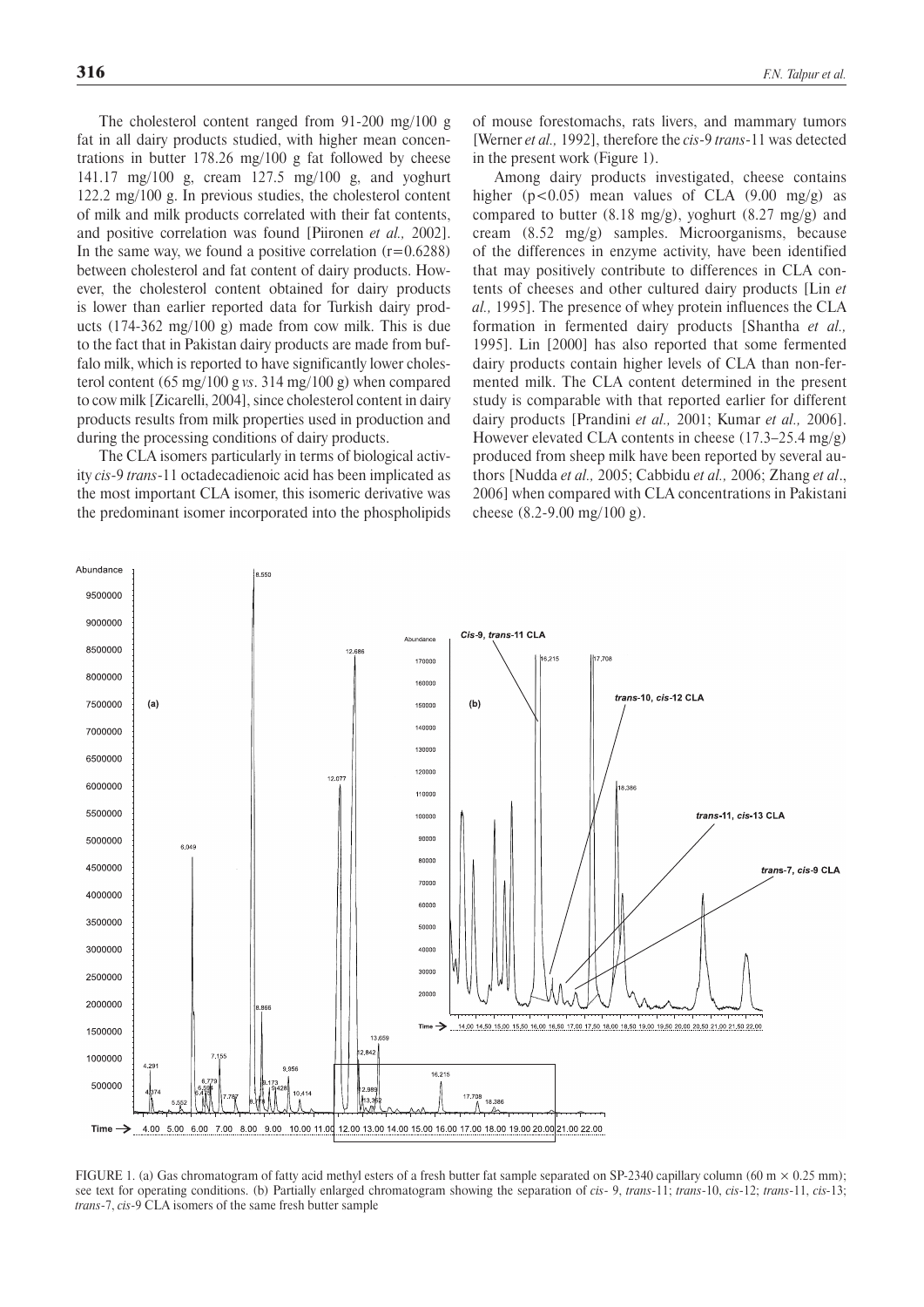The differences in CLA content of our samples may be explained by differences in origin, production technologies (Table 1) and initial CLA content of raw milk; since in Pakistan cheese are manufactured with buffalo milk as compared to Europe and USA where sheep or cow milk is used for dairy products manufacture. Furthermore several different mechanisms have been proposed for the formation of CLA in processed cheeses in the literature. In comparison to commercially available natural and proceed cheeses, Ha *et al.* [1989] attributed the higher CLA content in proceed cheeses to the additional heat treatment for the proceed cheeses. However Chin *et al.* [1992] who noted no differences in the CLA content of natural and proceed cheeses and suggested that processing parameters other than heat would contribute CLA formation in proceed cheeses. More recent studies [Van Nieuwenhove *et al.,* 2004; Luna *et al.,* 2005] support the idea that heating at high temperature does not raise CLA levels in milk fat. In addition Werner *et al.* [1992] and O'Shea *et al.* [1998] reported that CLA content of dairy products mostly depend on the geographical origin, seasonal variation and locally varying grass fodder of free-fed animals, initial concentration of raw milk, temperature, type of starter cultures, production and ripening process.

Ruminant milk fats contain a wide range of FA's and 437 distinct have been identified in bovine milk fats [Collins *et al.,* 2003]. This situation is reflected to dairy products. Results of fatty acid composition of the dairy products are presented in Table 3 and 4. The FA composition of all samples is quite similar. For the saturated fatty acids SFA's, the most abundant in the dairy products investigated were palmitic acid  $(C16:0)$ , stearic acid (C18:0) and myristic acid (C14:0). Palmitic is one of the major SFA's; it raises serum cholesterol while stearic acid does not [Grundy, 1997]. Palmitic acid was found to have the highest level SFA's in all samples. Generally butter and cream had higher amount of palmitic acid. The short (C4:0-C10:0) and medium chain FA's (C12:0, C14:0) constituted 10% and 12% of total FA's, respectively, while long-chain FA's represented the reminder (78%).

Comparable results for short (6-14%) and medium chain FA's (13-15%) have been reported by Sagdic *et al.* [2004] for Turkish Yayik butters produced from goats, ewes or cows milk. As seen inTable 4, oleic acid (C18:1 *cis*) was the predominant FA and accounted for higher concentration (21.20-24.12 g/100 g of total FA's) among *cis* monoenes in all Pakistani dairy products. Donmez *et al.* [2005] and Molkentin [2006] have also reported similar values (20-24 g/100 g) for Turkish and German dairy products made within different processing conditions.

Total *trans*-isomers ranged from 2.80 g/100 g to 3.61 g/100 g for all dairy products with mean value of 3.14 g/100 g of total FA's. Among *trans* fatty acids (TFA) the C18:1 comprised 68-82% of total TFA (73.84% average), followed by the C18:2 *trans* (average: 9.95%, 6-14% of total) and C16:1 *trans* isomers (average:16.21%, 10-21% of total). These values are comparable with earlier reported data for dairy products from 14 European countries, independent of the serious factors such as properties of raw milk, origin, feeding, and season [Aro *et al.,* 1998].

The long chain omega-3 polyunsaturated FA's, eicosapentaenoic acid (EPA) and docosahexaenoic acid (DHA) accounted for 0.044 and 0.034 g/100 g of total FA's comparable

| Code            | C4:0 | C6:0 | C8:0 | C10:0 | C12:0 | C14:0 | C16:0 | C17:0 | C18:0 | C20:0 |
|-----------------|------|------|------|-------|-------|-------|-------|-------|-------|-------|
| FB1             | 4.01 | 2.69 | 2.19 | 1.80  | 1.88  | 8.37  | 32.4  | 0.66  | 11.9  | 0.26  |
| FB <sub>2</sub> | 4.12 | 1.81 | 2.21 | 1.75  | 1.97  | 10.01 | 32.20 | 0.58  | 12.15 | 0.22  |
| FB3             | 3.98 | 2.49 | 1.96 | 2.00  | 1.89  | 9.87  | 32.58 | 0.52  | 11.68 | 0.21  |
| CB4             | 4.11 | 2.52 | 1.87 | 1.67  | 2.03  | 9.45  | 32.01 | 0.63  | 11.06 | 0.27  |
| CB5             | 3.69 | 2.72 | 1.92 | 1.68  | 1.92  | 9.82  | 31.65 | 0.54  | 10.94 | 0.22  |
| CB6             | 3.94 | 2.59 | 1.79 | 1.73  | 2.02  | 9.14  | 32.48 | 0.60  | 11.62 | 0.24  |
| CB7             | 4.10 | 2.46 | 2.00 | 1.57  | 2.02  | 9.54  | 31.25 | 0.57  | 12.87 | 0.27  |
| CC1             | 4.12 | 2.41 | 2.06 | 1.46  | 2.32  | 10.08 | 29.03 | 0.66  | 13.01 | 0.33  |
| CC <sub>2</sub> | 4.00 | 2.27 | 1.97 | 1.74  | 1.76  | 10.28 | 30.25 | 0.57  | 12.57 | 0.25  |
| CC3             | 3.78 | 2.39 | 2.01 | 1.68  | 1.68  | 10.88 | 29.57 | 0.63  | 11.52 | 0.24  |
| CC4             | 3.82 | 2.31 | 1.87 | 1.56  | 1.83  | 9.46  | 30.20 | 0.59  | 12.09 | 0.23  |
| PC1             | 4.11 | 2.48 | 1.90 | 1.84  | 2.10  | 10.53 | 30.04 | 0.61  | 10.96 | 0.26  |
| PC <sub>2</sub> | 4.02 | 2.53 | 2.00 | 1.71  | 2.00  | 11.32 | 28.97 | 0.71  | 11.23 | 0.27  |
| PY1             | 4.2  | 2.68 | 2.58 | 1.68  | 2.29  | 9.53  | 29.24 | 1.00  | 11.43 | 0.32  |
| PY <sub>2</sub> | 3.69 | 2.54 | 1.68 | 1.80  | 2.00  | 10.58 | 30.25 | 0.69  | 12.82 | 0.29  |
| PY3             | 4.58 | 2.34 | 1.96 | 1.56  | 1.94  | 9.68  | 30.48 | 0.92  | 11.64 | 0.24  |
| FY4             | 3.95 | 2.51 | 2.13 | 1.92  | 1.88  | 9.95  | 30.91 | 0.53  | 11.69 | 0.28  |
| FY5             | 4.03 | 2.62 | 1.78 | 1.86  | 1.72  | 10.21 | 31.05 | 0.62  | 10.33 | 0.3   |
| C <sub>1</sub>  | 4.14 | 1.89 | 1.94 | 1.71  | 1.63  | 10.88 | 32.62 | 0.74  | 9.97  | 0.25  |
| C <sub>2</sub>  | 4.10 | 1.93 | 2.2  | 1.84  | 1.65  | 10.95 | 32.2  | 0.61  | 10.25 | 0.26  |

TABLE 3. Composition of saturated fatty acids in some Pakistani dairy products<sup>a</sup> (g/100 g fatty acids).

<sup>a</sup> FB: fresh butter, CB: commercial butter, CC: cheddar cheese, PC: proceed cheese, PY: plain yoghurt, FY: flavored yoghurt, C: cream.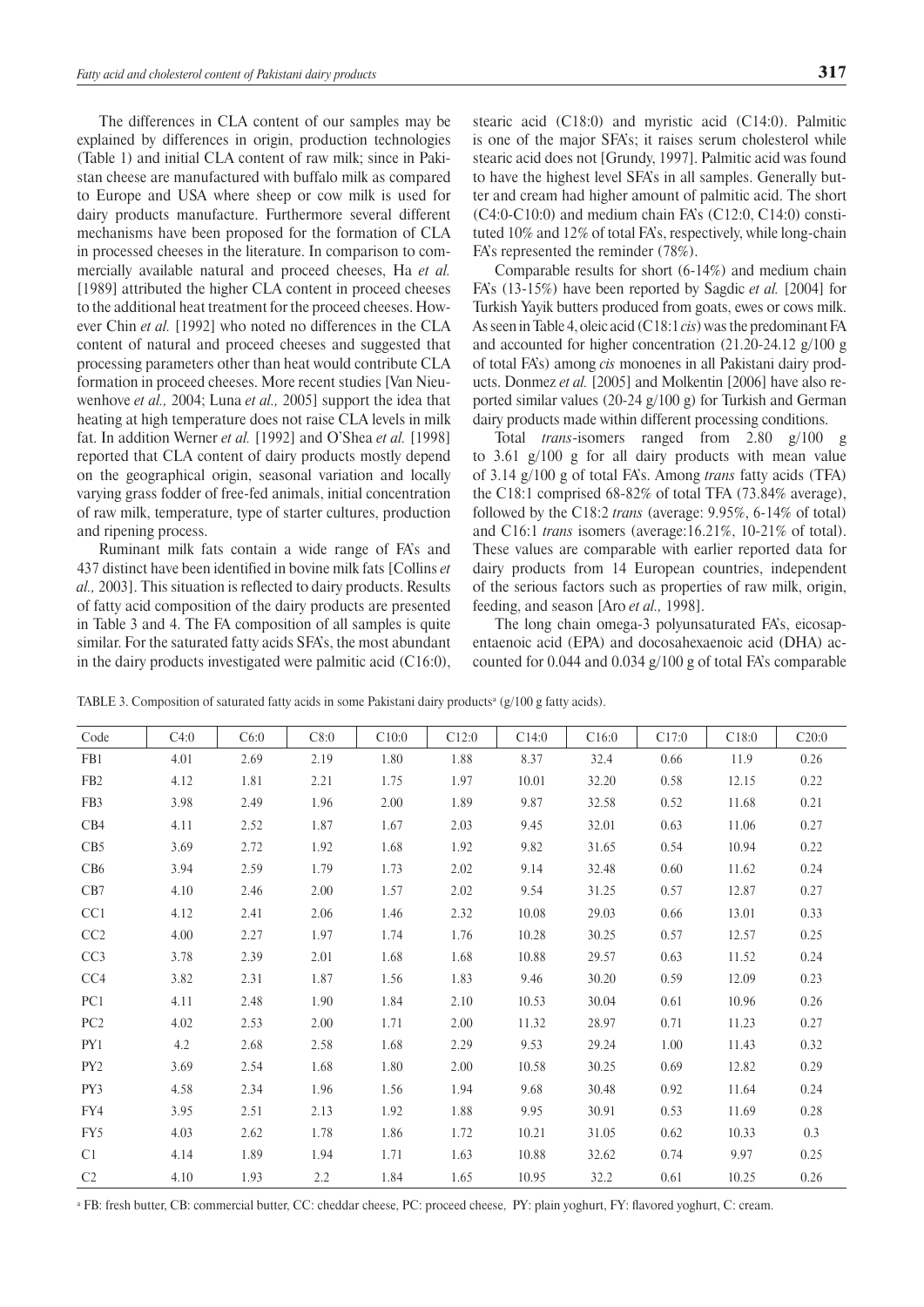| Code            | C14:1 | C16:1<br>cis | C16:1         | C18:1<br>cis | C18:1<br>$trans-11$ | C18:2<br>$cis-9.12$ | C18:2<br>trans- $9,12$ | C18:3<br>$n - 3$ | C20:5<br>n-3 EPA | $C$ 22:6<br>n-3 DHA |
|-----------------|-------|--------------|---------------|--------------|---------------------|---------------------|------------------------|------------------|------------------|---------------------|
| FB1             | 1.27  | 2.21         | trans<br>0.58 | 22.05        | 2.07                | 2.01                | 0.33                   | 0.46             | 0.06             | 0.04                |
| FB <sub>2</sub> | 1.33  | 2.08         | 0.62          | 22.14        | 1.97                | 1.75                | 0.24                   | 0.39             | 0.05             | 0.05                |
|                 |       |              |               |              |                     |                     |                        |                  |                  |                     |
| FB <sub>3</sub> | 1.19  | 2.32         | 0.51          | 21.20        | 2.24                | 1.88                | 0.34                   | 0.46             | 0.06             | 0.04                |
| CB4             | 0.98  | 2.19         | 0.39          | 23.10        | 2.36                | 1.49                | 0.39                   | 0.33             | 0.05             | 0.05                |
| CB <sub>5</sub> | 1.13  | 1.95         | 0.65          | 22.85        | 2.45                | 1.9                 | 0.28                   | 0.34             | 0.05             | 0.03                |
| CB6             | 1.2   | 2.23         | 0.48          | 22.28        | 2.39                | 1.38                | 0.33                   | 0.45             | 0.03             | ND                  |
| CB7             | 1.09  | 1.9          | 0.57          | 22.71        | 2.14                | 1.45                | 0.29                   | 0.52             | ND               | 0.02                |
| CC1             | 1.1   | 1.62         | 0.58          | 23.01        | 2.72                | 1.5                 | 0.27                   | 0.62             | 0.06             | 0.03                |
| CC2             | 1.28  | 2.11         | 0.44          | 23.32        | 2.31                | 1.93                | 0.36                   | 0.47             | 0.05             | 0.03                |
| CC <sub>3</sub> | 1.32  | 2.25         | 0.32          | 23.55        | 2.41                | 1.75                | 0.3                    | 0.55             | 0.04             | 0.04                |
| CC <sub>4</sub> | 1.45  | 2.14         | 0.48          | 24.05        | 2.25                | 1.65                | 0.48                   | 0.58             | ND               | 0.03                |
| PC1             | 1.2   | 2.22         | 0.52          | 23.42        | 2.31                | 1.87                | 0.37                   | 0.44             | 0.05             | ND                  |
| PC <sub>2</sub> | 1.36  | 2.14         | 0.49          | 23.20        | 2.18                | 1.77                | 0.44                   | 0.62             | 0.03             | ND                  |
| PY1             | 1.04  | 2.24         | 0.37          | 22.31        | 2.5                 | 2.05                | 0.26                   | 0.48             | 0.04             | 0.03                |
| PY <sub>2</sub> | 1.11  | 2.1          | $0.4\,$       | 23.10        | 2.98                | 2.1                 | 0.23                   | 0.28             | ND               | 0.02                |
| PY3             | 0.97  | 1.85         | 0.54          | 22.25        | 2.54                | 1.95                | 0.25                   | 0.3              | 0.03             | ND                  |
| FY4             | 0.87  | 1.92         | 0.49          | 22.85        | 2.13                | 1.74                | 0.18                   | 0.27             | 0.02             | 0.03                |
| FY5             | 1.07  | 1.58         | 0.61          | 24.12        | $\overline{2}$      | 1.65                | 0.22                   | 0.43             | 0.04             | 0.04                |
| C <sub>1</sub>  | 1.12  | 1.96         | $0.6\,$       | 22.88        | 2.01                | 1.57                | 0.32                   | 0.54             | 0.05             | 0.04                |
| C2              | 1.2   | 1.8          | 0.47          | 23.14        | 2.41                | 1.8                 | 0.36                   | 0.4              | ND               | 0.02                |

TABLE 4. Composition of unsaturated fatty acids in some Pakistani dairy products<sup>a</sup> (g/100 g fatty acids).

<sup>a</sup> FB: fresh butter, CB: commercial butter, CC: cheddar cheese, PC: proceed cheese, PY: plain yoghurt, FY: flavored yoghurt, C: cream; ND: not detected.

TABLE 5. Fatty acid ratios of some Pakistani dairy products<sup>ab</sup>.

| Fatty acids | Butter $(n=49)$   | Cheese $(n=42)$   | Yoghurt $(n=35)$  | Cream $(n=10)$    |
|-------------|-------------------|-------------------|-------------------|-------------------|
| <b>SFA</b>  | $66.27 \pm 2.25$  | $64.85 \pm 1.38$  | $65.38 \pm 1.62$  | $65.88 \pm 2.10$  |
| MUFA        | $25.63 \pm 1.03$  | $26.79 \pm 0.98$  | $25.90 \pm 1.01$  | $26.05 \pm 0.87$  |
| <b>PUFA</b> | $3.01 \pm 0.41$   | $3.25 \pm 0.60$   | $3.12 \pm 0.38$   | $3.03 \pm 0.62$   |
| <b>TFA</b>  | $3.10 \pm 0.26$   | $3.21 \pm 0.32$   | $3.14 \pm 0.40$   | $3.10 \pm 0.31$   |
| PUFA / SFA  | $0.045 \pm 0.001$ | $0.050 \pm 0.002$ | $0.047 \pm 0.001$ | $0.046 \pm 0.001$ |

a SFA: Saturated fatty acids, MUFA: Monounsaturated fatty acids, PUFA: Polyunsaturated fatty acids, TFA: *trans* fatty acids; <sup>b</sup> seven samples for each brand of dairy products were analysed in triplicate.

to earlier reported data for Fulani cow milk [Robert *et al.*, 1999]. Milk fat contents of EPA and DHA are of interest because of their potential benefits in reducing the risk of cardiovascular disease, type two diabetes, hypertension, cancer, and certain disruptive neurological functions [Connor, 2000]. Milk and dairy products normally contain very low amounts of EPA and DHA, and increasing their content is limited primarily because their biohydrogenation in the rumen is extensive and secondarily because they circulate in specific plasma fractions that contribute minimally to mammary supply of these FA's [Lock & Bauman, 2004].

In Table 5, the results for the fatty acid ratios of dairy products (percentage of methyl esters) are categorized as saturated (SFA), monounsaturated (MUFA), polyunsaturated (PUFA), and *trans* fatty acids (TFA). These results are not much different from those found in the literature for

several dairy varieties of different origin [Andrikopoulos *et al.,* 2003; Gursoy *et al.,* 2003; Sagdic *et al.,* 2004]. Among the FA's classes, saturated were predominating, following by the *cis*-MUFA, and PUFA (Table 5). The ratio of PUFA/SFA ranged between 0.045-0.50, within range (0.043-0.058) reported for Greek and Turkish dairy products [Andrikopoulos *et al.,* 2003; Donmez *et al.,* 2005]. The abundance of FA's decreased, in average, in order: 16:0 > 18:1 *cis* >18:0 > 14:0 > 4:0 >6:0 >18:1 *trans-*11> 16:1 *cis* > 8:0 >12:0 > 18:2 *cis* -9,12 > 10:0 >14:1 > 17:0 >16:1 *trans* > 18:3 *cis*-6,9,12 >1 8:2 *trans*-9,12 15:1 > >20:5 > 22:6.

## **CONCLUSIONS**

The present study suggests that dairy products in general, illustrate rather similar fatty acids composition. Palmitic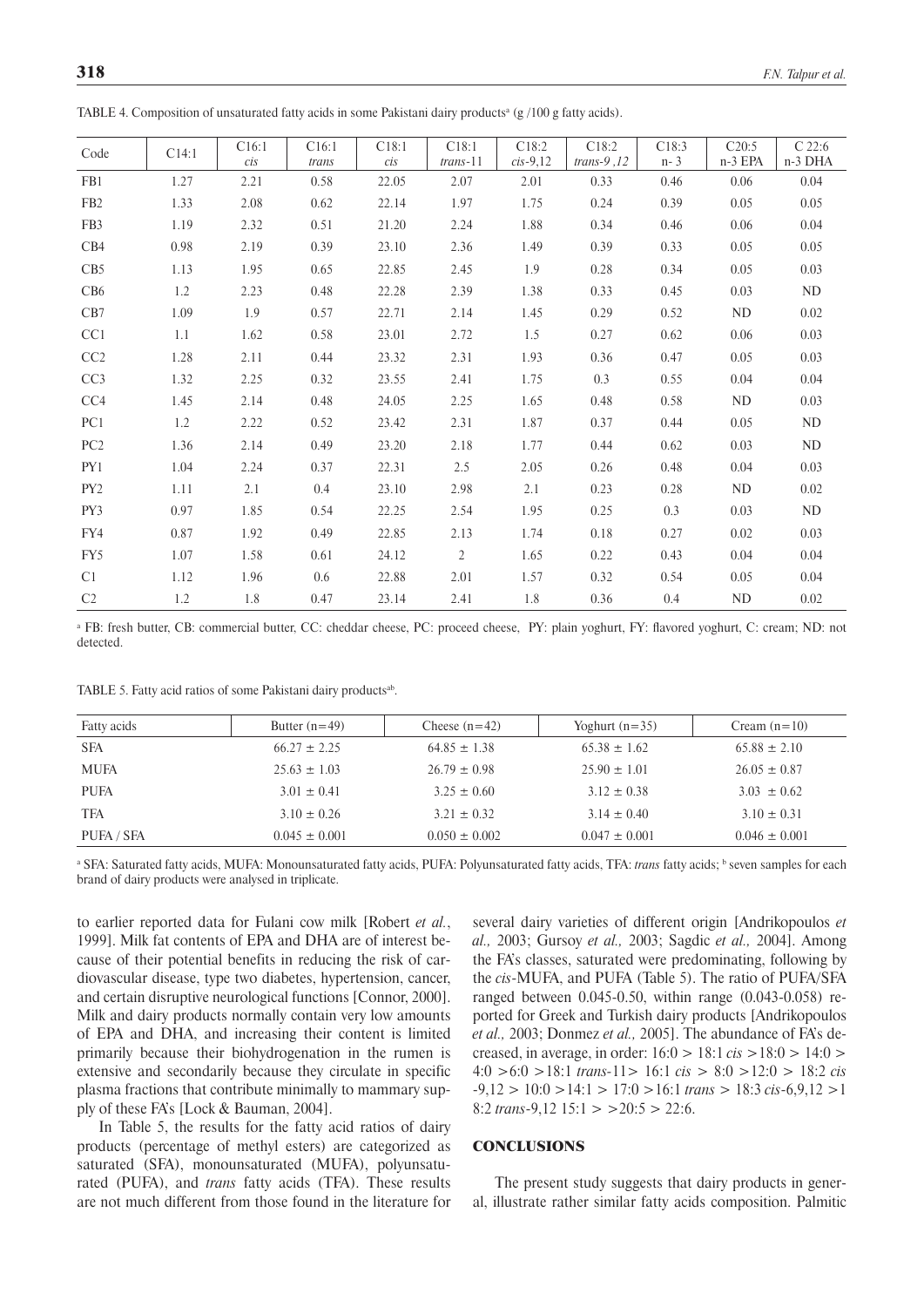(C16:0) was predominant, whereas oleic (C18:1, *cis* 9) was the major monounsaturated fatty acid. Comparable results for mean fatty acids among dairy products indicate that manufacturing practices had negligible effects on the total CLA concentrations as well as on CLA isomer distribution in commercial processed dairy products except the cheese samples, which showed elevated CLA concentrations. The higher CLA concentration in cheese samples products could be associated to the composition of microbial cultures and the length of aging during cheese processing.

In any case, in order to understand the factors that might affect the CLA levels in dairy products the whole production system should be carefully checked, paying special attention to the animal feeding patterns, the characteristics of milk used and different stages in processing.

## **REFERENCES**

- 1. Andrikopoulus N.N., Kalogeroopoulu N., Zerva A., Zerva U., Hassapidou M., Kapoulas M.V., Evaluation of cholesterol and other nutrient parameters of Greek cheese varieties. J. Food Compos. Anal., 2003, 16, 155–167.
- 2. Aneja R.P., Murthy T.N., Conjugated linoleic acid contents of Indian curds and ghee. Indian J. Dairy Sci., 1990, 43, 231–238.
- 3. AOAC, Association of Official Analytical Chemists. 1990, Official Methods of Analysis. Vol. 1. 15<sup>th</sup> ed. AOAC, Arlington: VA.
- 4. Aro A., Antoine J.M., Pizzoferrato L., Reykadal O., Van Poppel G., Trans fatty acids in dairy and meat products from 14 European countries: the transfer study. J. Food Compos. Anal., 1998, 11, 150–160.
- 5. Ashes J.R., Gulati S.K., Scott T.W., Potential to alter the content and composition of milk fat through nutrition. J. Dairy Sci., 1997, 80, 2204–2212.
- 6. Bauman D.E., Corl B.A., Baumangard L.H., Conjugated linoleic acid in ruminants, 2001, *in*: Proceedings of American Society of Animal Sciences, vol. 77, pp. 1–15.
- 7. Cabiddu A., Addis M., Pinna G., Decandia M., Sitzia M., Piredda G., Pirisi A., Molle G., Effect of corn and beet pulp based concentrates on sheep milk and cheese fatty acid composition when fed Mediterranean fresh forages with particular reference to conjugated linoleic acid *cis*-9, *trans*-11. Anim. Feed Sci. Technol., 2006, 131, 292–311.
- 8. Chin S.F., Liu W.L., Storkson J.M., Ha Y.L., Pariza M.W., Dietary sources of conjugated dienoic isomers of linoleic acid a newly recognized class of anticarcinogen. J. Food Compos. Anal., 1992, 5, 185–197.
- 9. Christie W.W., Gas Chromatography and Lipids. 1989, Oily Press, Alloway, Scotland, pp. 64–84.
- 10. Coakley M., Ross R.P., Nordgen M., Fitzgerald G., Devery R., Stanton C., Conjugated linoleic acid biosynthesis by humanderived *Bifidobacterium* species. J. Appl. Microbiol., 2003, 94, 138–145.
- 11. Collins Y.F., Mcsweeney P.L.H., Wilkinson M.G., Lipolysis and free fatty acid catabolism in cheese: a review of current knowledge. Int. Dairy J., 2003, 13, 841–866.
- 12. Connor W.E., Importance of n–3 fatty acids in health and disease. Am. J. Clin. Nutr., 2000, 71, 171–175.
- 13. Donmez M., Seckin K.A., Sagdic O., Simsek B., Chemical characteristics, fatty acid compositions, conjugated linoleic

acid contents and cholesterol levels of some traditional Turkish cheeses. Int. J. Food Sci. Nutr., 2005, 56, 157–163.

- 14. Fletouris D.J., Botsoglou N.A., Psomas I.E., Mantis A.I., Rapid determination of cholesterol in milk and milk products by direct saponification and capillary gas chromatography. J. Dairy Sci., 1998, 81, 2833–2840.
- 15. Griinari J.M., Bauman D.E., Biosynthesis of conjugated linoleic acid and its incorporation into meat and milk in ruminants. 1999, *in*: Advances in Conjugated Linoleic Acid Research vol. 1 (eds. Yurawecz M.M., Mossoba M.M., Kramer J.K.G., Pariza M.W., Nelson J.G). American Oil and Chemical society Press, Champaign IL, pp. 180–200.
- 16. Griinari J.M., Corl B.A., Lacy C.A., Chouinard P.Y., Nurmela K.V.V, Bauman D.E., Conjugated linoleic acid is synthesized endogenously in lactating dairy cows by  $\Delta^9$ - desaturase. J. Nutr., 2000, 130, 2285–2291.
- 17. Grundy S.M., What is the desirable ratio of saturated, polyunsaturated, and monounsaturated fatty acids in the diet?. Am. J. Clin. Nutr., 1997, 66, 988–990.
- 18. Gursoy O., Seckin A.K., Kinik O., Metin M., Conjugated linoleic acid (CLA) content of most popular Turkish hard and soft cheeses. Milchwissenschaft, 2003, 58, 622–623.
- 19. Ha Y.L., Grimm N.K., Pariza M.W., Newly recognized anticarcinogenic fatty acids: identification and quantitation in natural and proceed cheeses. J. Agric. Food Chem., 1989, 37, 75–81.
- 20. Jensen R.G., The composition of bovine milk lipids: January 1995 to December 2000. J. Dairy Sci., 2002, 85, 295–350.
- 21. Kim Y.J., Liu R.H., Increase in conjugated linoleic acid content in milk by fermentation with lactic acid bacteria. J. Food Sci., 2002, 67, 1731–1737.
- 22. Kramer J.K.G., Fellner, Dugan M.E.R., Sauer F.D., Mossoba M.M., Yurawecz M.P., Evaluating acid and base catalysts in the methylation of milk and rumen fatty acids with special emphasis on conjugated dienes and total *trans* fatty acids. Lipids, 1997, 32, 1219–1228.
- 23. Kumar V.V., Sharma V., Bector B.S., Effect of repining on total conjugated linoleic acid and its isomers in buffalo Cheddar cheese. Int. J. Dairy Tech., 2006, 59, 256–260.
- 24. Ledoux M., Chardigny J., Darbois M., Soustre Y., Sebedio J., Laloux L., Fatty acid composition of French butters, with special emphasis on conjugated linoleic acid (CLA) isomers. J. Food Compos. Anal., 2005, 18, 409–425.
- 25. Lin H., Boylston T.D., Chang M.J., Luedecke O., Shultz T.D., Survey of conjugated linoleic acid contents of dairy products. J. Dairy Sci., 1995, 78, 2358–2365.
- 26. Lin T.Y., Lin C.W., Lee C.H., Conjugated linoleic acid concentration as affected by lactic cultures and added linoleic acid. Food Chem., 1999, 67, 1–5.
- 27. Lin T.Y., Conjugated linoleic acid concentration as affected by lactic cultures and additives. Food Chem., 2000, 69, 27–31.
- 28. Lock A.D., Bauman D.E., Modifying milk fat composition of dairy cows to enhance fatty acids beneficial to human health. Lipids, 2004, 39, 1197–1206.
- 29. Luna P., Fuente D.M., Juarez M., Conjugated linoleic acid in processed cheeses during the manufacturing stages. J. Agric. Food Chem., 2005, 53, 2690–2695.
- 30. Molkentin J., Cholesterol content and lipid composition of low fat dairy products. Eur. J. Lipid Sci. Technol., 2006, 223, 253–260.
- 31. Nudda A., McGuire M.A., Battacone G., Pulina G., Seasonal